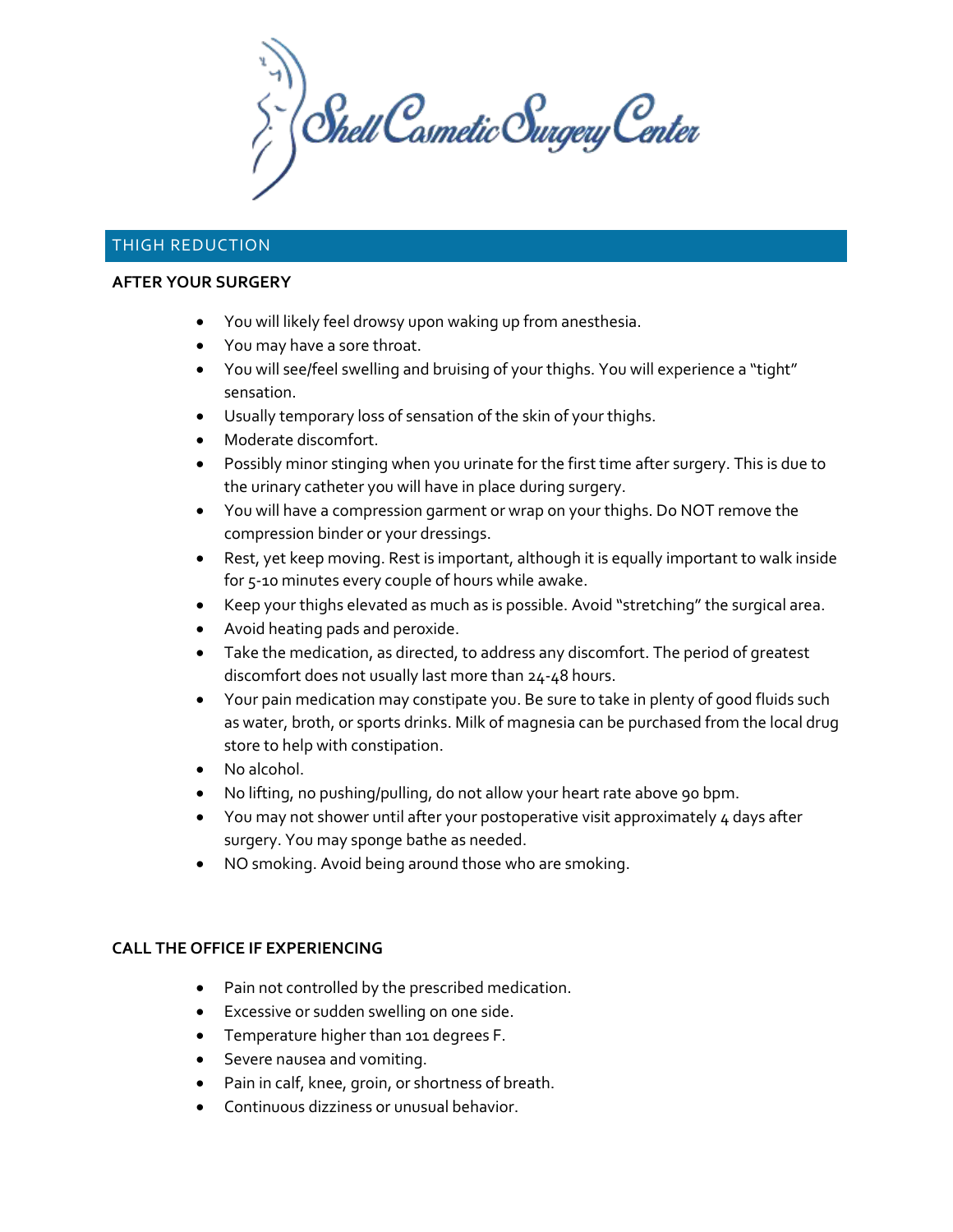## **2 TO 7 DAYS FOLLOWING SURGERY**

- During this time, you can expect to slowly progress day by day.
- No lifting, no pushing/pulling, do not allow your heart rate above 90 bpm.
- Please be sure to speak with Dr. Shell before you begin to drive or return to work or a regular routine at home.
- Continue a well-balanced diet with adequate hydration.
- Advice exposure to sun and heat.
- Continue to take prescribed pain medications as needed.
- Begin to transition from prescribed pain medication to over the counter alternative. Dr. Shell and staff can guide you through this as needed.
- Keep wearing provided compression dressings day and night.
- Your first post-operative appointment will be around 4 days after surgery. Your surgical dressings will be removed at this time and you will be able to shower. Wash your incision lines with Dial liquid antibacterial soap and pat them dry with a clean cloth.
- The small strips of tape covering your incision will fall off 2-3 weeks after surgery.
- Continue to keep your thighs elevated as much as is possible. Avoid "stretching" the surgical area.
- Continue to avoid heating pads and peroxide.
- Avoid exercise other than walking. Leisurely daily walks will help you feel better and prevent blood clots.
- Make sure to get up and move for about 10-15 of every 60 minutes while awake.
- NO smoking. Avoid being around those who are smoking.

## **1 TO 4 WEEKS FOLLOWING SURGERY**

- Healing is a gradual process. It is normal to feel discouraged while waiting for swelling, bruising, discomfort, and numbness to diminish. Extra rest, a nutritious diet, and avoidance of stress are important aids to recovery. Once cleared by Dr. Shell, you may take Aspirin, Advil, Aleve, etc. at this time.
- No lifting, no pushing/pulling, do not allow your heart rate above 90 bpm.
- Continue to wash incision lines with Dial antibacterial soap and pat dry with clean cloth.
- The small strips of tape covering your incision will fall off 2-3 weeks after surgery.
- Your second post-operative visit will be approximately 1 week after your first visit. Your sutures may be removed around this time.
- Continue to avoid sun exposure and heat. Use sunscreen on incision as it may tend to hyper pigment.
- NO smoking. Avoid being around those who are smoking.